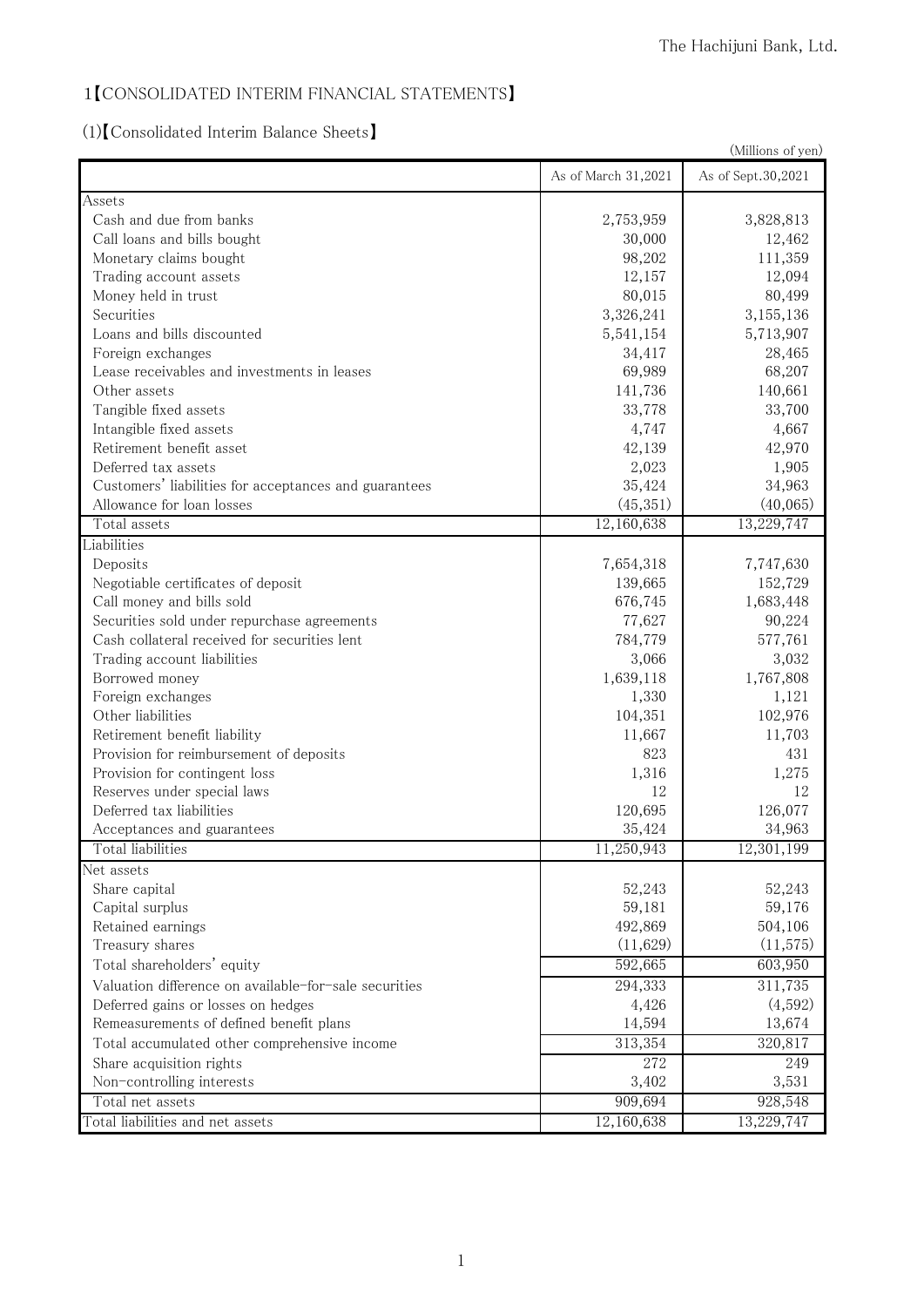# (2)【Consolidated Interim Statements of Income】

|                                                                        |                    | (Millions of yen)   |
|------------------------------------------------------------------------|--------------------|---------------------|
|                                                                        | For the six months | For the six months  |
|                                                                        | ended Sept.30,2020 | ended Sept.30,2021  |
| Ordinary income                                                        | 76,257             | 74,455              |
| Interest income                                                        | 39,952             | 37,188              |
| Interest on loans and discounts                                        | 21,959             | 20,891              |
| Interest and dividends on securities                                   | 16,565             | 15,278              |
| Trust fees                                                             | 1                  |                     |
| Fees and commissions                                                   | 10,214             | 11,066              |
| Gain on trading account transactions                                   | 1,296              | 1,233               |
| Other ordinary income                                                  | 22,437             | 18,901              |
| Other income                                                           | 2,354              | 6,064               |
| Ordinary expenses                                                      | 64,645             | 52,314              |
| Interest expenses                                                      | 4,191              | 2,085               |
| Interest on deposits                                                   | 576                | 291                 |
| Fees and commissions payments                                          | 2,663              | 2,732               |
| Loss on trading account transactions                                   |                    | $\Omega$            |
| Other ordinary expenses                                                | 18,455             | 16,174              |
| General and administrative expenses                                    | 29,631             | 27,335              |
| Other expenses                                                         | 9,704              | 3,985               |
| Ordinary profit                                                        | 11,612             | $\overline{22,}141$ |
| Extraordinary income                                                   | 9                  | 338                 |
| Gain on disposal of non-current assets                                 | 9                  | 338                 |
| Extraordinary losses                                                   | 248                | 516                 |
| Loss on disposal of non-current assets                                 | 17                 | 230                 |
| Impairment losses                                                      | 202                | 286                 |
| Provision of reserve for financial instruments transaction liabilities | $\theta$           | $\theta$            |
| Other                                                                  | 28                 |                     |
| Profit before income taxes                                             | 11,372             | 21,963              |
| Income taxes $-$ current                                               | 4,721              | 4,124               |
| Income taxes - deferred                                                | (1,533)            | 2,282               |
| Total income taxes                                                     | 3,187              | 6,407               |
| Profit                                                                 | 8,184              | 15,555              |
| Profit attributable to non-controlling interests                       | 21                 | 122                 |
| Profit attributable to owners of parent                                | 8,163              | 15,433              |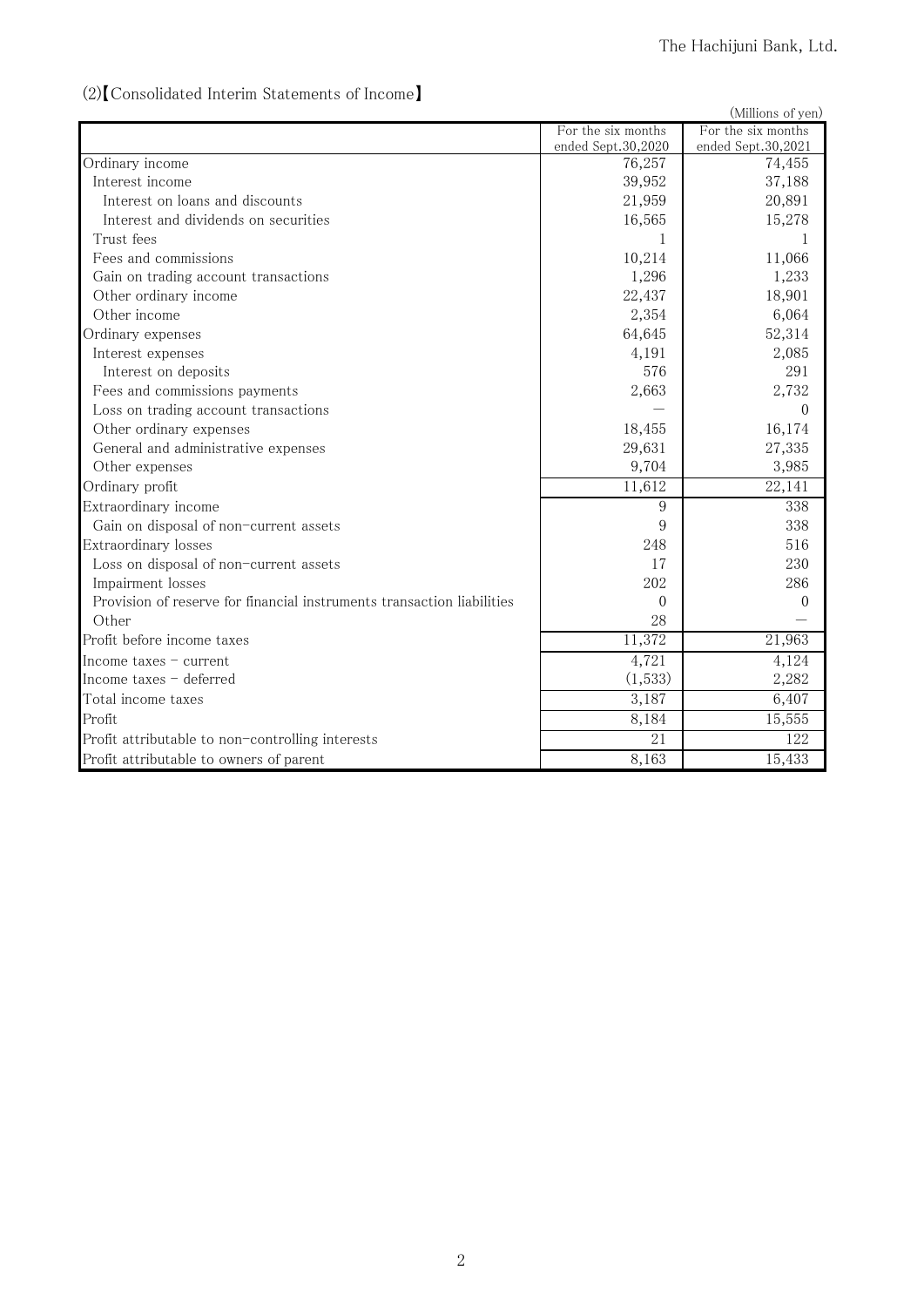# (3)【Consolidated Interim Statements of Comprehensive Income】

| von Consonaated meerini biatements or Comprendisive meome      |                    |                    |
|----------------------------------------------------------------|--------------------|--------------------|
|                                                                |                    | (Millions of yen)  |
|                                                                | For the six months | For the six months |
|                                                                | ended Sept.30,2020 | ended Sept.30,2021 |
| Profit                                                         | 8,184              | 15,555             |
| Other comprehensive income                                     | 57,112             | 7,476              |
| Valuation difference on available-for-sale securities          | 53,766             | 17,418             |
| Deferred gains or losses on hedges                             | 3,336              | (9,018)            |
| Remeasurements of defined benefit plans, net of tax            | 9                  | (923)              |
| Comprehensive income                                           | 65,297             | 23,032             |
| Comprehensive income attributable to                           |                    |                    |
| Comprehensive income attributable to owners of parent          | 65,018             | 22,896             |
| Comprehensive income attributable to non-controlling interests | 278                | 135                |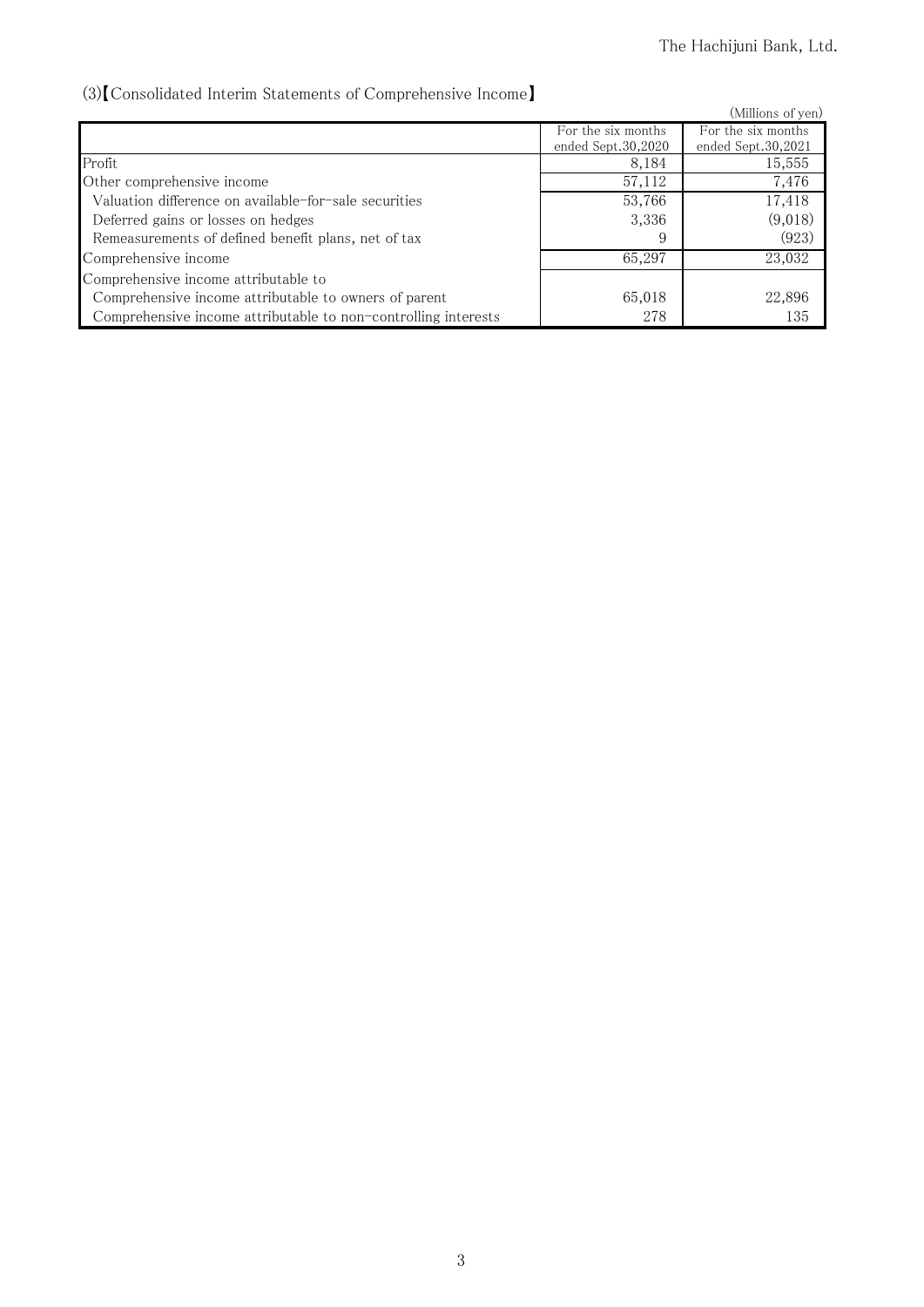# 2【NON-CONSOLIDATED INTERIM FINANCIAL STATEMENTS】

(1)【Non-consolidated Interim Balance Sheets】

| (Millions of yen)                                             |                     |                    |
|---------------------------------------------------------------|---------------------|--------------------|
|                                                               | As of March 31,2021 | As of Sept.30,2021 |
| Assets                                                        |                     |                    |
| Cash and due from banks                                       | 2,731,771           | 3,807,291          |
| Call loans                                                    | 30,000              | 12,462             |
| Monetary claims bought                                        | 98,202              | 111,359            |
| Trading account assets                                        | 12,157              | 12,094             |
| Money held in trust                                           | 80,015              | 80,499             |
| Securities                                                    | 3,333,897           | 3,162,705          |
| Loans and bills discounted                                    | 5,587,528           | 5,759,422          |
| Foreign exchanges                                             | 34,417              | 28,465             |
| Other assets                                                  | 119,962             | 119,819            |
| Other                                                         | 119,962             | 119,819            |
| Tangible fixed assets                                         | 25,528              | 25,335             |
| Intangible fixed assets                                       | 4,601               | 4,522              |
| Prepaid pension costs                                         | 20,264              | 22,017             |
| Customers' liabilities for acceptances and guarantees         | 35,424              | 34,963             |
| Allowance for loan losses                                     | (38, 741)           | (33, 857)          |
| Total assets                                                  | 12,075,029          | 13,147,100         |
| Liabilities                                                   |                     |                    |
| Deposits                                                      | 7,670,775           | 7,765,260          |
| Negotiable certificates of deposit                            | 160,715             | 174,979            |
| Call money                                                    | 676,745             | 1,683,448          |
| Securities sold under repurchase agreements                   | 77,627              | 90,224             |
| Cash collateral received for securities lent                  | 784,779             | 577,761            |
| Trading account liabilities                                   | 3,066               | 3,032              |
| Borrowed money                                                | 1,632,343           | 1,761,083          |
| Foreign exchanges                                             | 1,330               | 1,121              |
| Other liabilities                                             | 73,389              | 73,797             |
| Income taxes payable                                          | 5,472               | 2,328              |
| Lease obligations                                             | 507                 | 426                |
| Asset retirement obligations                                  | 182                 | 146                |
| Other                                                         | 67,227              | 70,894             |
| Provision for retirement benefits                             | 10,235              |                    |
| Provision for reimbursement of deposits                       | 823                 | 10,153<br>431      |
|                                                               |                     |                    |
| Provision for contingent loss                                 | 1,316               | 1,275              |
| Deferred tax liabilities                                      | 113,631<br>35,424   | 119,372<br>34,963  |
| Acceptances and guarantees<br>Total liabilities               | 11,242,205          | 12,296,905         |
|                                                               |                     |                    |
| Net assets                                                    |                     | 52,243             |
| Share capital<br>Capital surplus                              | 52,243<br>32,563    |                    |
|                                                               |                     | 32,557             |
| Legal capital surplus                                         | 29,609              | 29,609             |
| Other capital surplus                                         | 2,954               | 2,948              |
| Retained earnings                                             | 462,238             | 471,240            |
| Legal retained earnings                                       | 47,610              | 47,610             |
| Other retained earnings                                       | 414,628             | 423,629            |
| Reserve for tax purpose reduction entry of non-current assets | 869                 | 869                |
| General reserve                                               | 388,600             | 399,600            |
| Retained earnings brought forward                             | 25,158              | 23,159             |
| Treasury shares                                               | (11,629)            | (11, 575)          |
| Total shareholders' equity                                    | 535,415             | 544,465            |
| Valuation difference on available-for-sale securities         | 292,709             | 310,072            |
| Deferred gains or losses on hedges                            | 4,426               | (4,592)            |
| Total valuation and translation adjustments                   | 297,136             | 305,480            |
| Share acquisition rights                                      | 272                 | 249                |
| Total net assets                                              | 832,824             | 850,194            |
| Total liabilities and net assets                              | 12,075,029          | 13,147,100         |